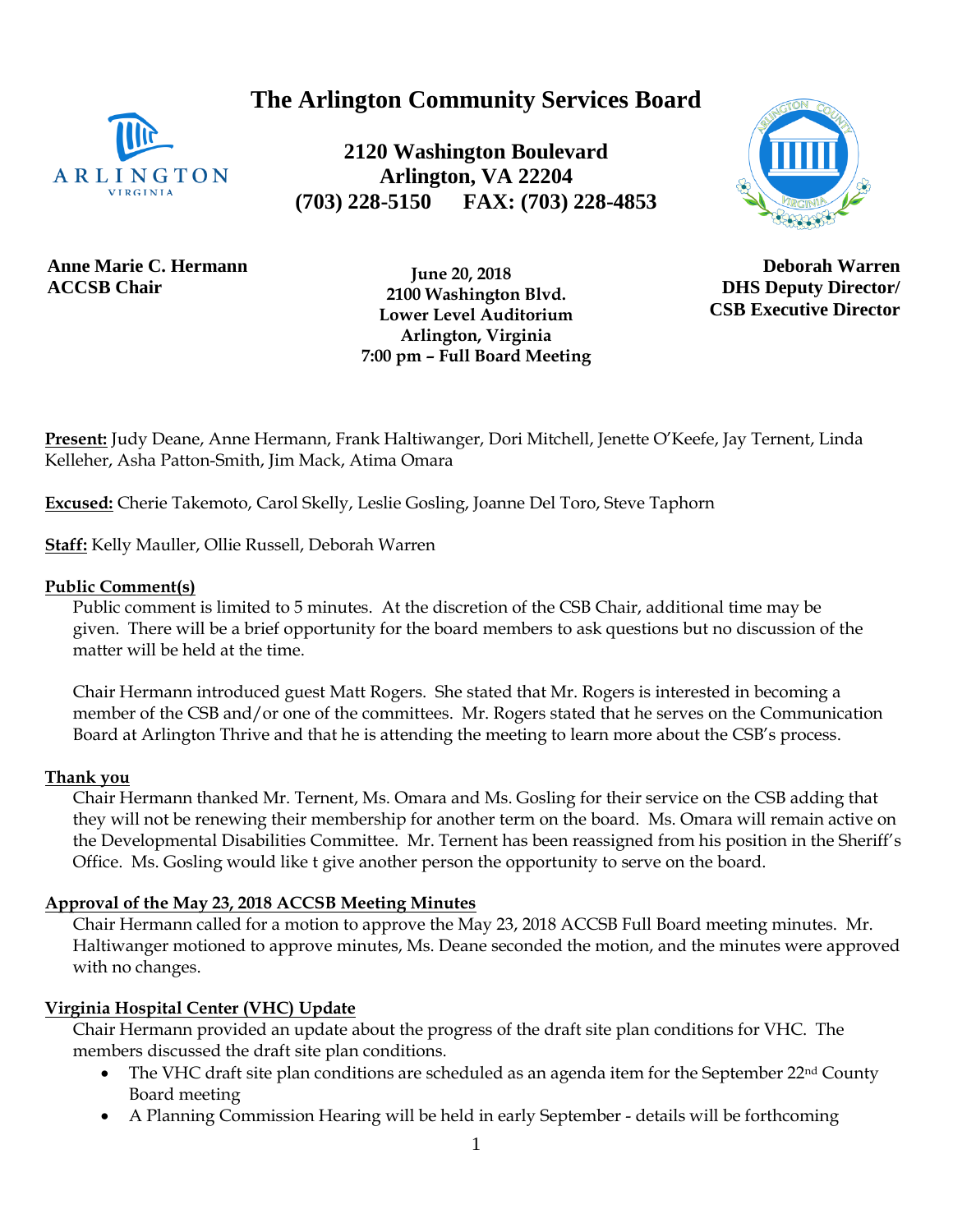- We are working to schedule meetings with the County Manager and the County Board Members to discuss agreements in the draft site plan conditions
- The County Manager or his Designee will be part of the approval process in determining how many beds to request
- We are requesting that Ms. Warren be appointed as the County Manager's Designee

# **State and Legislative Budget Priorities**

Chair Hermann opened a discussion about the CSB's State budget and legislative recommendations for presentation to the County Board (Refer to Handout). Ms. Warren reported that there may be reductions in State funding in FY19 and FY20 that would be specific to Arlington and have an impact on eligibility criteria. She will send the information to the members for review and comment.

### The recommendations are as follows:

State budget recommendations

- Expand regional funding for Children's Regional Crisis Response (CR2) and increased services for children
- Fully fund StepVA
- Fund competitive integrated employment
- Enhance capacity for assessing and treating individuals with autism and co-occurring behavioral health conditions through expert clinical assessment and consultation
	- o Establish regional multi-disciplinary teams comprised of psychiatrist, psychologists, nurses and other relevant professionals to diagnose and treat individuals with ASD and co-occurring behavioral health conditions as well as provide consultation to physicians, school personnel, family members and other stakeholder serving individuals with ASD.
- Expand early intensive intervention services for young adults
- Confronting the opioid crisis

### State legislative recommendations

- Support for legislative action that would lead to increased utilization of Mandatory Outpatient Treatment (MOT)
- Legislative action to include individuals with caregivers over the age of 60 in the Priority One wait list for the Developmental Disabilities (DD) Waiver. Propose the following amendment to the Priority One criteria. Add "the individual has aging caregivers, aged 60 years or older

### **Department of Behavioral Health and Developmental Services (DBHDS) Autism Study and Response**

Ms. Warren provided an overview of the draft recommendations, as a result of the autism study, from the Virginia Autism Behavioral Health Consortium to the Department of Behavioral Health and Developmental Services (DBHDS).

The draft recommendations are as follows:

- Enhance capacity for assessing and treating individuals with autism and co-occurring behavioral health conditions through expert clinical assessment and consultation
- Increase knowledge and competence of key stakeholders on issues related to behavioral health conditions in individuals with ASD through systematic training and education
- Strengthen crisis response services for individuals with ASD
- Establish a comprehensive data base to provide critical information needed to monitor, evaluate and improve services for individuals with ASD and co-occurring behavioral health conditions
- Increase public safety and first responder awareness of ASD and co-occurring behavioral health conditions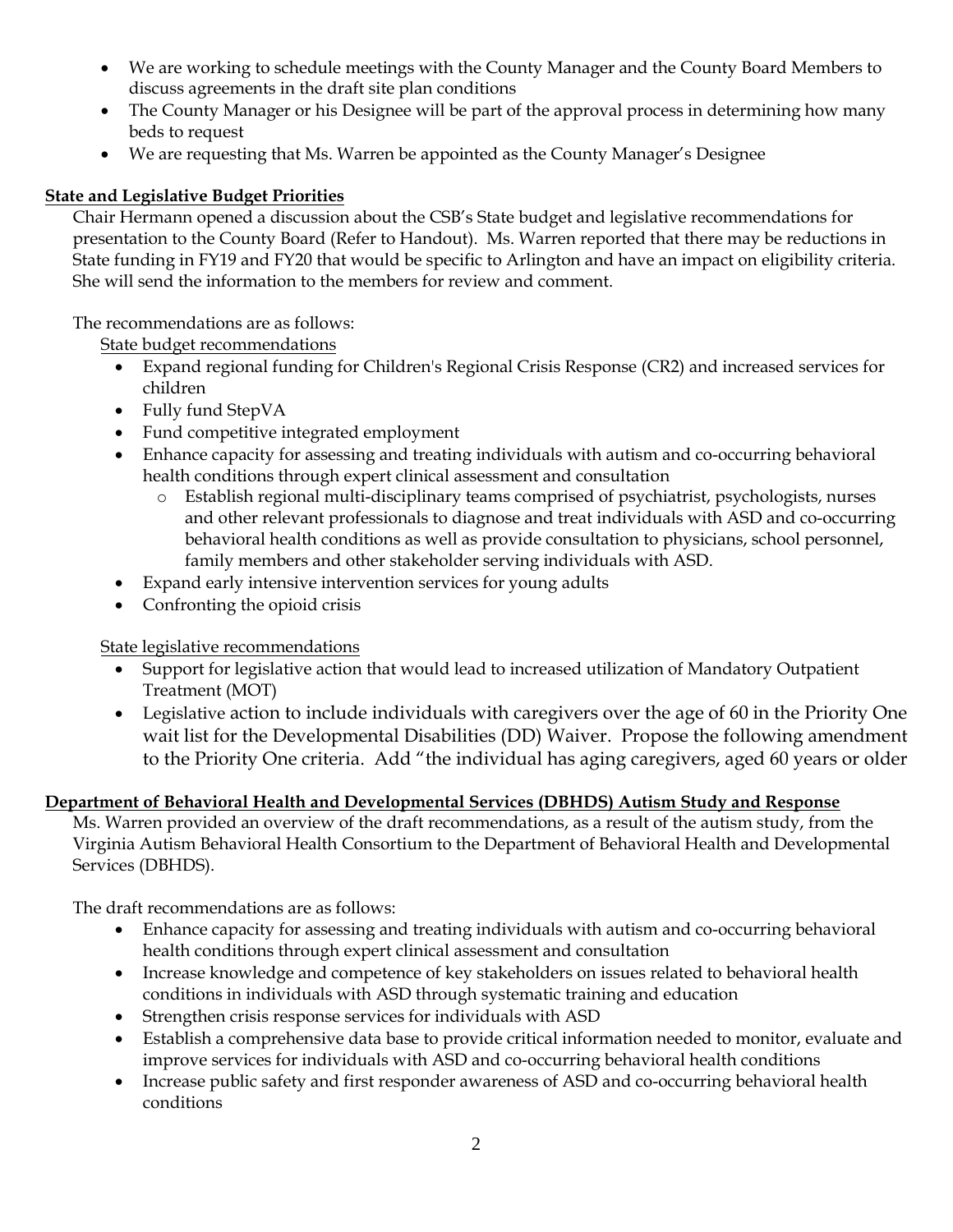• Continue to address issues associated with a comprehensive system of services for ASD

## **CSB Executive Director's Report**

- ✓ Ms. Warren reported that SAMHSA is offering a 2-year grant to assist DHS in obtaining the 9 standards required to become a Certified Community Behavioral Health Clinic (CCBHC). Ms. Warren stated that the funding would be utilized to develop infrastructure. Ms. Warren added that DHS would need to meet all of the criteria to become a CCBHC except for services to Service Members and Veterans. Ms. Warren concluded by stating that DHS may be in a better position to apply for the grant next year so that some of the required criteria could be met before applying.
- $\checkmark$  Ms. Warren announced that the 1212 S. Irving Street Group Home, overseen by Community Residences, is slated to undergo major renovations, to include a redesign that will meet the needs of the four remaining individuals at the Central Virginia Training Center. The funding for the renovations will be provided by both the County and the State.
- ✓ Ms. Warren stated that Arlington County is the fiscal agent and contract manager for Children's Regional Crisis Response (CR2) mobile stabilization program. She added that the vendor, National Counseling Group, along with representatives from Richmond, presented a quality improvement plan to increase capacity and leverage technology to improve services provided by CR2. The National Counseling Group Director of Quality is developing a dashboard to increase the amount of data that is reported. The Northern Virginia Regional Management Group will meet with them on a quarterly basis.
- $\checkmark$  Ms. Warren distributed a historical dashboard of trends in incidents and overdoses from opioid use as reported by the Arlington Addiction Recovery Initiative (AARI).
- $\checkmark$  Ms. Warren distributed Arlington County's quality measures for CSB programs as reported by the Department of Behavioral Health and Developmental Services (DBHDS). Comparison data with other CSBs in the region will be provided at a future meeting.
- $\checkmark$  Ms. Warren reported out about the Arlington CARES (Communication, Awareness, Responsiveness, Empowerment, Solutions) initiative (Refer to Handout). CARES training is mandatory for all Arlington County employees. She stated the commitment statement of CARES; "Arlington County employees will do everything in our ability to help the customers of Arlington County in an expedient, efficient and safe manner, while adhering to the rules and regulations of the County.

### **Support Objective of a Wellness and Recovery Home in a Residential Community**

Ms. O'Keefe presented a revised support objective, per the CSB members comments, in support of a wellness and recovery home in a residential community. The members discussed how to communicate the statement to the public. Any comments should be sent to Ms. O'Keefe by June 27th.

### **Miscellaneous Updates/Information**

- $\checkmark$  Ms. Mauller asked the members to send her suggestions for inclusion in the CSB FY20 Annual Report. The theme for this year's report is "Moving Forward".
- $\checkmark$  Chair Hermann reported that there are currently 3 vacancies on the CSB full board. She stated that meetings have been scheduled with several potential candidates. The committee agreed to develop criteria for candidate selection.